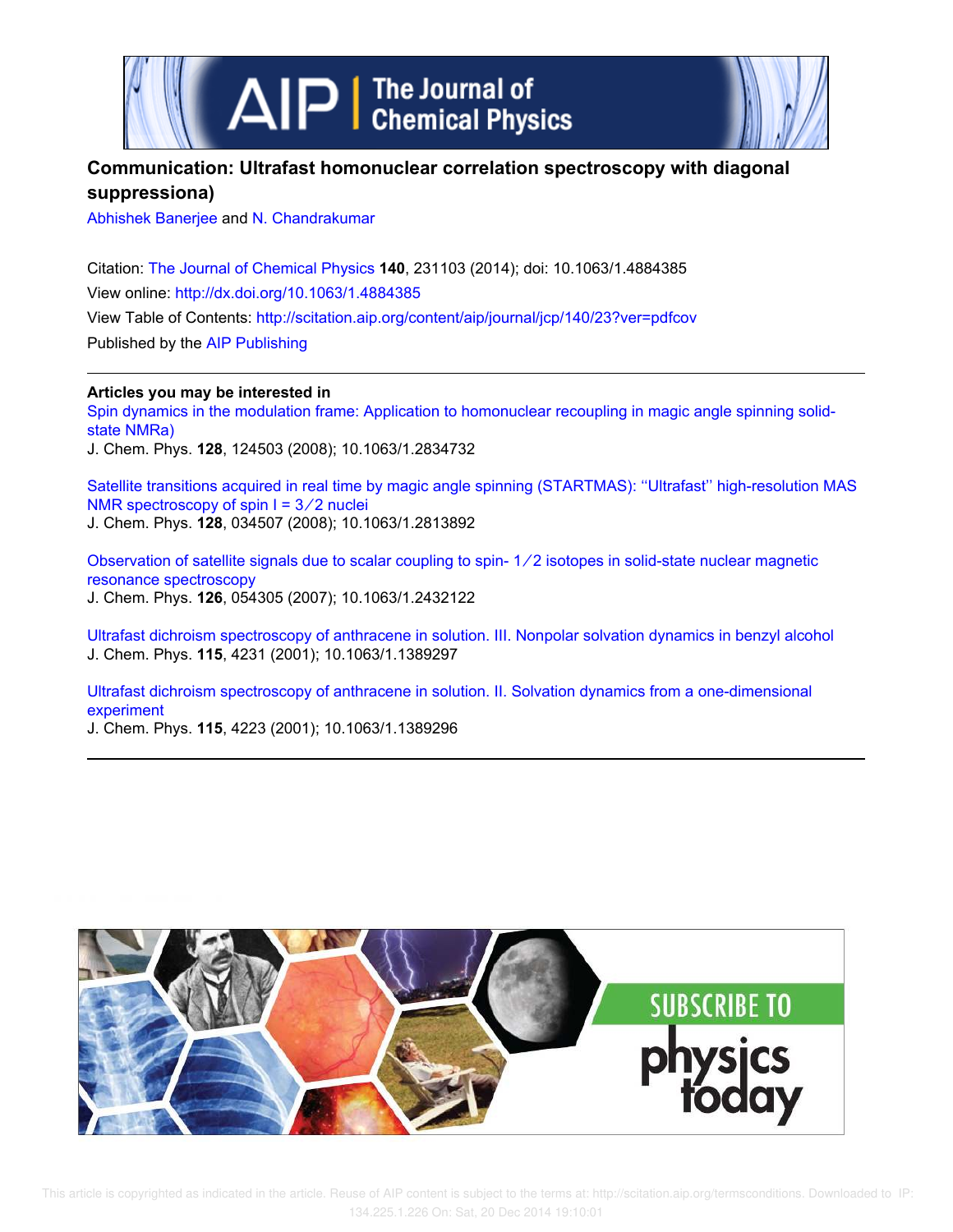

## **Communication: Ultrafast homonuclear correlation spectroscopy with diagonal suppressiona)**

Abhishek Banerjee and N. Chandrakumarb)

*MRI-MRS Centre, Department of Chemistry, Indian Institute of Technology-Madras, Chennai 600036, Tamil Nadu, India*

(Received 1 May 2014; accepted 9 June 2014; published online 19 June 2014)

A novel ultrafast 2D NMR experiment is introduced for homonuclear correlation spectroscopy in solution state, with diagonal peak suppression in each scan of a two scan procedure. This experiment permits clear visualization of cross peaks between spins whose chemical shifts are very close, which could otherwise be masked by diagonal peaks. The present report describes the principles of its design and illustrates actual performance. *© 2014 AIP Publishing LLC*. [http://dx.doi.org/10.1063/1.4884385]

Nuclear magnetic resonance (NMR) has emerged as a powerful technique in physics, chemistry, materials science, biochemistry, and biology owing to its high resolution, which results in the ability to study molecular structure and dynamics in great detail. In particular, spin connectivity in molecules may be visualized handily by multi-dimensional  $NMR<sup>1,2</sup>$  not only in small molecules, but also in the case of biomolecules or mixtures of metabolites. 2D correlation spectroscopy (COSY), which allows visualization of coupled networks of homonuclear spin systems by driving coherent magnetization transfer among coupled spins, is among the most popular multi-dimensional (*n*D) NMR experiments.<sup>2</sup> *n*D NMR experiments are, however, generally time consuming when standard data acquisition strategies are employed, requiring multiple repetitions of the experiment with evolution time incrementation for the indirect dimensions. Several methods have been proposed in the last decade to speed up *n*D experiments significantly. $3-6$  Frydman and co-workers proposed single scan or ultrafast (UF) *n*D NMR, which replaces parametric evolution time incrementation with spatial encoding and Echo Planar Imaging (EPI) type of acquisition.<sup>7-10</sup> Practical applications of the UF method have been demonstrated in several recent studies $11-13$  including magnetic resonance imaging.<sup>14</sup> The UF implementation of 2D COSY has been employed to study dynamic processes,  $15$  as also for quantification of metabolites.<sup>16</sup>

Spin echo correlation spectroscopy (SECSY), which may be viewed as a delayed COSY experiment, generates information similar to that from COSY, but gives rise to mixed phase (or phase twisted) lineshapes. It is based on coherence transfer echo pathway selection, and acquisition of the signal from the echo top. SECSY has some advantages over COSY, and comes into its own especially in inhomogeneous media, and in the study of biological macromolecules,  $17$  as well as in *in vivo* applications.<sup>18</sup> An ultrafast version of SECSY has also

a)Part of this work was presented at the Annual Meeting of the National Magnetic Resonance Society of India, Tezpur University, India, February 2014.

been reported recently.<sup>19, 20</sup> One of the interesting features of SECSY is that it requires a reduced spectral width in the indirect dimension compared to COSY, and hence smaller acquisition gradients<sup>9</sup>  $(G_a)$  may be employed in its UF version.

While mapping spin connectivity by way of coherence transfer is the focus of correlation spectroscopy, a major concern with COSY, SECSY, and their ultrafast variants however is that these experiments also give rise in general to peaks from magnetization components that have *not* been involved in any coherence transfer. Such spectral multiplets are centred at the same frequency in both dimensions in COSY, and at zero frequency in the virtual frequency dimension  $F_1$  in SECSY. In a generalized sense we may call these peaks as "diagonal" peaks in both experiments. They are to be distinguished from peaks that could arise from longitudinal magnetization that is brought into the transverse plane by the second pulse, which are routinely eliminated however by standard procedures. These latter multiplets are centred at  $F_1 = 0$  in COSY, but are centred in SECSY at an  $F_1$  frequency that equals half the individual chemical shift, i.e., half the frequency in  $F_2$ . These peaks may in a generalized sense be called "axial" peaks in both experiments.

Here we propose and demonstrate a simple strategy that basically suppresses diagonal peaks in each scan in the ultrafast SECSY environment, and leads ultimately to a two scan procedure. This approach is in fact valid under any general conditions of limited resolution and short acquisition time in the directly detected dimension; such conditions are commonly encountered especially in volume localized Magnetic Resonance Spectroscopy (MRS), UF NMR, and Overhauser dynamic nuclear polarization (ODNP).

To put this in perspective, we recall that while axial peaks may be easily suppressed by suitable phase cycling (for example, by phase alternation of the first pulse together with the receiver phase), suppression of diagonal peaks, which could arise both from coupled spins, as well as from "isolated" spins (i.e., spins that are not coupled to others), has thus far required more elaborate strategies. Diagonal peaks could often obscure the more informative cross peaks, and indeed overlap between cross and diagonal peaks could be especially

b)Electronic addresses: nckumar@iitm.ac.in and chandrakumar.iitm@gmail.com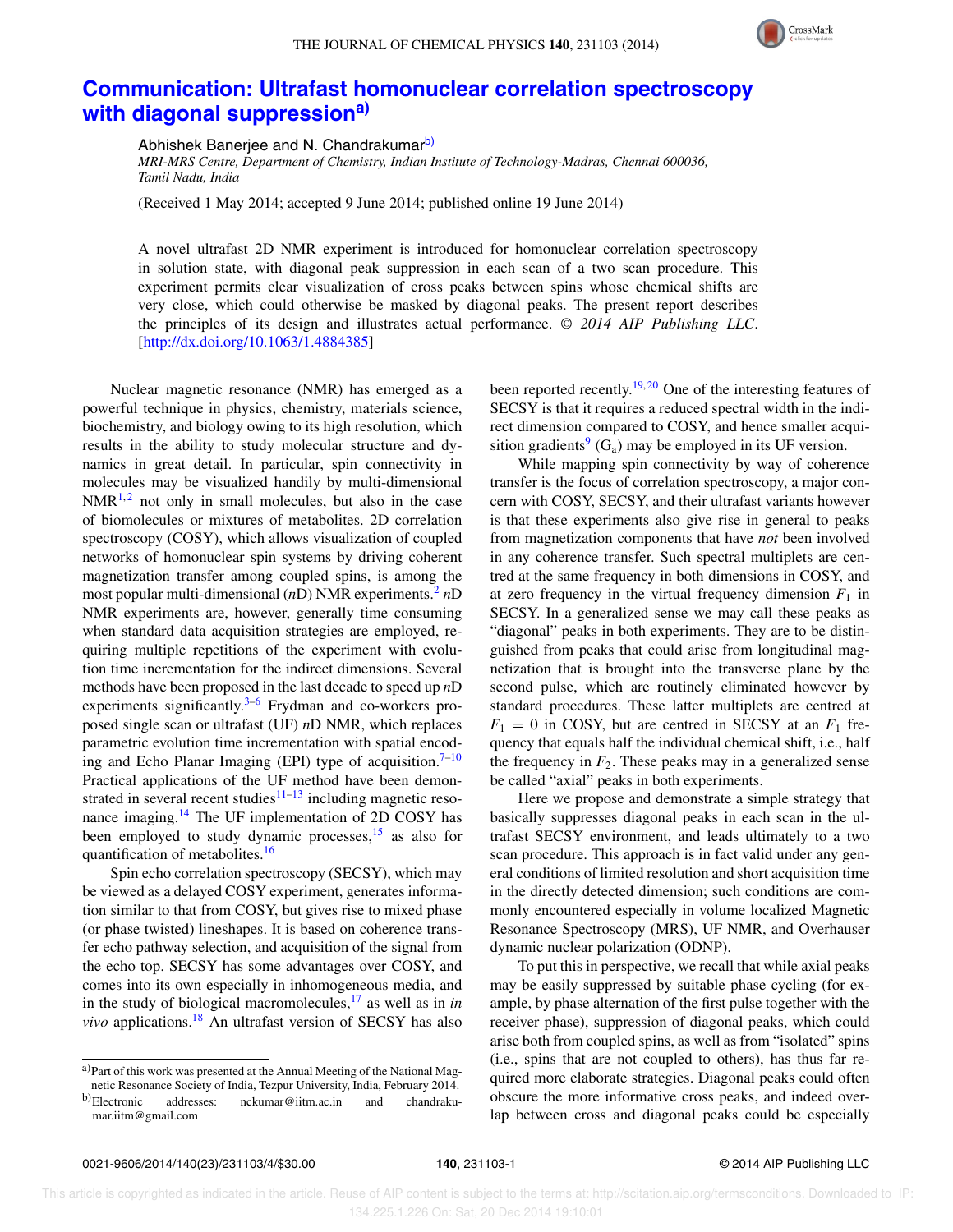severe in UF experiments due to their typical linewidths, which are larger in both dimensions – and especially so in the indirect dimension – than in standard COSY or SECSY. Several approaches have been reported in the literature to suppress diagonal peaks in COSY spectra. Double quantum filtered  $\text{COSY}^{21}$  is a popular approach to get a correlation spectrum with reduced diagonal peaks. This method, which has half the sensitivity of COSY, effectively suppresses diagonal peaks arising from isolated spins, but not those from coupled spins. Some other methods have been proposed for diagonal suppression, based on the subtraction of two spectra.<sup>22, 23</sup> Typically, one spectrum is acquired with both cross and diagonal peaks, while a second is the spectrum with only diagonal peaks, acquired with a modified pulse sequence. Neglecting relaxation losses during the mixing time, the efficiency of diagonal suppression in such experiments depends on the reproducibility of the two different experiments, as well as the efficiency of the relevant additional modules, e.g., refocusing pulses<sup>22</sup> or the *z*-filter.<sup>23</sup> Diagonal peak suppression was also recently investigated with the help of spatially selective and frequency selective pulses: $^{24}$  the sequence uses a selective pulse combined with a weak field gradient to excite the sample. The magnetization that does not get transferred during the mixing time (and thus generates diagonal peaks) is suppressed with an excitation sculpting block before signal acquisition. The disadvantages of such an approach include the considerable loss of sensitivity owing to slice selective excitation, the dependence of the efficiency of diagonal suppression on the selectivity of the 180◦ pulse in the excitation sculpting block, and the suppression of cross peaks in the close vicinity of diagonal peaks as well.

In contrast, our present approach is a simple single scan strategy for diagonal suppression in the ultrafast SECSY environment, that leads ultimately to a two step phase cycle. We term our experiment UF-DISSECT (UltraFast DIagonal Suppressed Spin-Echo Correlation specTroscopy). The basic sequence is very similar to UF-SECSY except for an additional 90<sup>°</sup> pulse with specified phase just before the start of data acquisition (the "DISSECT pulse"). In UF-DISSECT, as shown in Fig. 1, this additional  $90^\circ$  pulse is used at the top of the coherence transfer echo.

We give below an expression for the observable part of the spin density matrix of a spin-1/2 AX system after the final DISSECT pulse, starting with the longitudinal magnetization of spin 1 (which stands for spin A). [Of course, terms originating from the longitudinal magnetization of spin 2, i.e., spin X, also contribute to the final density matrix, but these may be written down simply by substituting 1 with 2 and vice versa in the spin indices of Eq.  $(1)$ . The expression recognizes that the pulse sequence corresponds to a constant time evolution experiment, and incorporates the results of standard echo pathway selection, supplemented by phase alternation of the final DISSECT pulse with co-addition of signals:

$$
I_{1z} \rightarrow \frac{1}{2} \left[ \sin\left(\frac{(\omega_1 - \omega_2)t_1}{2}\right) \sin^2\left(\frac{\pi J \Delta}{2}\right) I_{2y} - \sin\left(\frac{(\omega_1 - \omega_2)t_1}{2}\right) \sin(\pi J \Delta) I_{1x} I_{2z} \right].
$$
 (1)



FIG. 1. Pulse sequence proposed and implemented for the acquisition of 2D UF-DISSECT spectra. The three narrow open rectangles on the  ${}^{1}H$  channel are hard 90◦ pulses. Spatial encoding in the indirect dimension is achieved with four chirp pulses (i.e., pulses that are linearly frequency modulated or swept; marked with arrows), issued in the presence of gradients  $G_e$  in the *z*-direction. Two gradients  $(G<sub>c</sub>)$  of equal amplitude and duration are used for coherence pathway selection.  $G_d$  is the purging gradient used just before the data acquisition to remove undesired residual magnetization and is adjusted to shift the centre of the chemical shift range to the centre of the sampling window of the indirect dimension.<sup>25</sup> Signal acquisition is performed under the oscillating gradient  $(G_a)$ , which is repeated N times. Phase cycling is shown in the figure.

Here,  $\Delta/2$  is essentially the fixed time interval between the first two, or the last two 90◦ pulses of the sequence; *J* evolution occurs essentially during the entire period  $\Delta$ , while chemical shift evolution occurs for a variable duration (that depends on the spatial co-ordinate of each portion of the sample in the  $G_e$  gradient direction). In the following, we summarize the manner in which the UF-DISSECT sequence functions. The last 90◦ pulse in the DISSECT sequence converts in-phase as well as anti-phase magnetization components that are modulated by only the coupling ("diagonal peak" components) into longitudinal and multiple quantum terms, respectively, thereby suppressing the "diagonal" peaks in a single scan procedure. This last pulse also similarly renders unobservable other magnetization components that oscillate at higher frequencies related to shifts, if they have a single operator in phase quadrature to the pulse phase, while it leaves unmodified in-phase cross peak components that have the same phase as this pulse; finally, it effects further coherence transfer on anti-phase magnetization terms with both operator components orthogonal to the pulse phase. Longitudinal and multiple quantum terms present at the end of the  $t_1$  period, which are converted to observable terms by the DISSECT pulse, are all easily suppressed with a two-step phase cycle without affecting the desired observable terms, simply by phase alternating the DISSECT pulse while keeping the receiver phase constant. The first observable term on the right hand side of Eq. (1) represents a cross-peak multiplet that is anti-phase in  $F_1$ , centred at half the chemical shift difference between spins 1 and 2 (i.e., spins A and X), while it is in-phase in  $F_2$ , centred at the shift of the "destination" spin 2. The second term on the other hand represents a cross-peak that is antiphase in both dimensions, as well as being in phase quadrature to the first term in both  $F_1$  and  $F_2$ ; while it too is centred at half the chemical shift difference in  $F_1$ , it is centred in  $F_2$  at the shift of the parent (or "source") spin 1: this second term results from the additional coherence transfer effected by the final DISSECT pulse. In larger clusters of coupled spins, combination single quantum coherences may also

 This article is copyrighted as indicated in the article. Reuse of AIP content is subject to the terms at: http://scitation.aip.org/termsconditions. Downloaded to IP: 134.225.1.226 On: Sat, 20 Dec 2014 19:10:01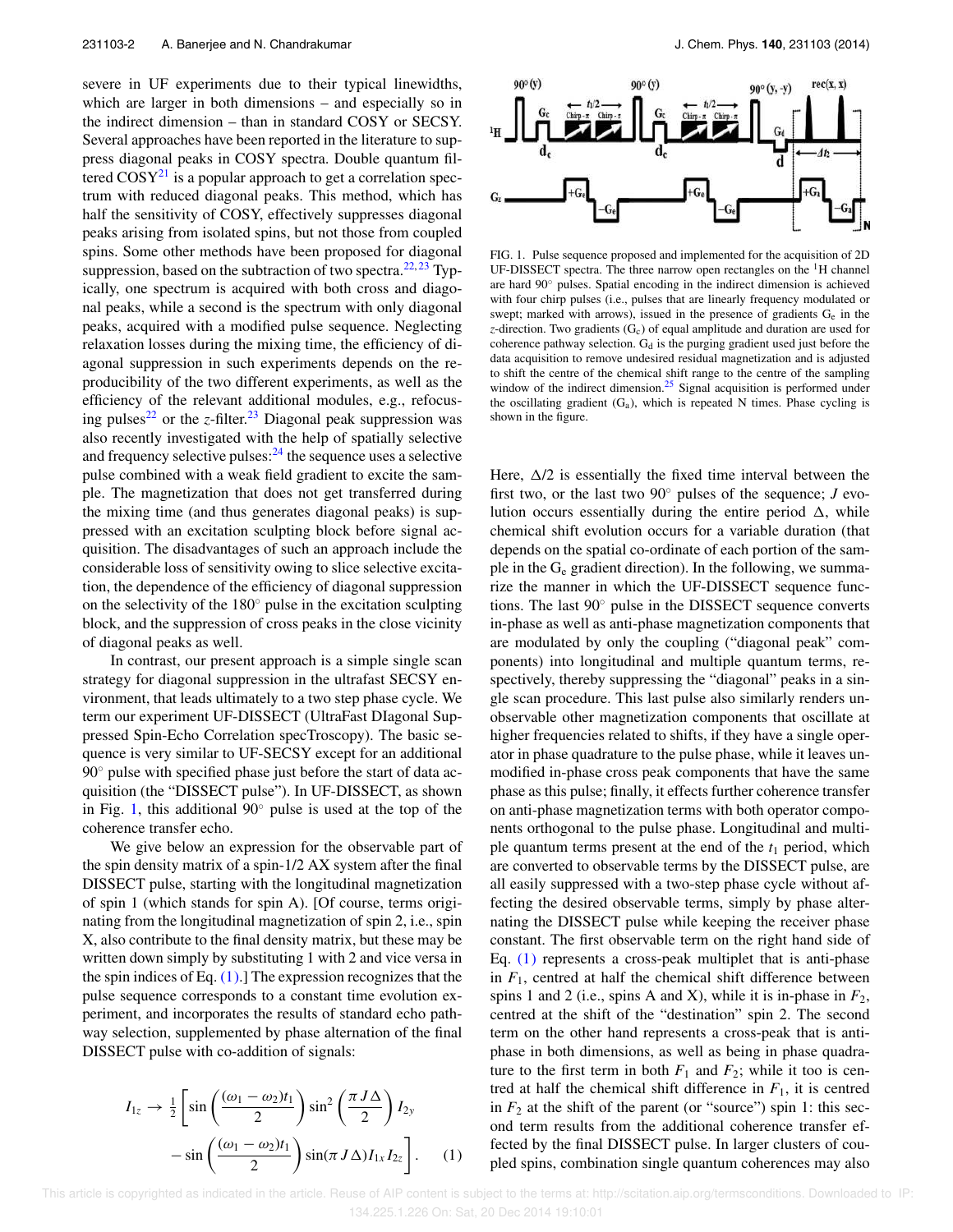

FIG. 2. 2D NMR spectrum of a metabolite mixture in D2O (creatine, taurine, glutamine, and γ -amino butyric acid, 50 mM each) obtained with: (a) UF-SECSY and (b) UF-DISSECT. Both spectra were acquired with 16 scans in 39 s, other parameters: recycle delay =  $2 \text{ s}$ ; N = 128; 7.5 ms chirp pulses (i.e., pulses that are linearly frequency modulated or swept), bandwidth BW = 40 kHz,  $G_e = \pm 6.5$  G/cm,  $G_c = 7.5$  G/cm,  $d_c = 2$  ms,  $G_d = 17.5$  G/cm,  $d = 270 \mu s$ ,  $G_a$  $= \pm 36.56$  G/cm,  $\Delta t_2 = 558.2$   $\mu$ s. Metabolite cross-peaks are shown connected with arrows in both the spectra. Additional *F*<sub>1</sub> traces (in blue) are shown in the UF-DISSECT spectrum to highlight the efficiency of diagonal suppression. The cross-peak intensities in UF-SECSY are 1.9–2.2 times higher than in UF-DISSECT.

give rise to anti-phase transverse magnetization components (*vide* the supplementary material,  $^{26}$  which includes an analytical treatment of the density matrix for spin-1/2 AX and  $AX_2$ systems). It may be noted however that such terms which are anti-phase in  $F_2$  are rendered essentially unobservable in experiments that involve large spectral linewidths and have correspondingly short acquisition times, as in ultrafast NMR, in solution state ODNP, and typically also in MRS even with standard acquisition mode; the typical linewidths in ultrafast NMR, for example, are in the range of 30–45 Hz and possibly even more in inhomogeneous media. From Eq. (1) it is clear that pure phase spectra may be obtained because of amplitude modulation of the signal in  $t_1$  under UF, ODNP, and/or *in vivo* conditions; however, the cross-peak intensity would be reduced compared to that in SECSY. Simulations of DIS-SECT for larger spin systems at a number of field strengths show its general validity for diagonal suppression.<sup>27</sup>

Fig.  $2(a)$  shows the magnitude mode 2D UF-SECSY spectrum of a mixture composed of biologically important metabolites like creatine (Cr), taurine (Tau), glutamine (Glu), and  $\gamma$ -amino butyric acid (GABA), 50 mM each in D<sub>2</sub>O. Cross-peaks of all the metabolites are marked with arrows. The appearance of the UF-SECSY spectrum is as expected: cross peaks, which correlate scalar coupled spins, have a multiplet centred in  $F_1$  at half the difference of their chemical shifts, while in  $F_2$  they are centred at the respective shifts of the two coupled spins. On the other hand, "diagonal" peaks are centred at  $F_1 = 0$ , and at the respective shifts in  $F_2$ . Cr, with methyl protons at 3.02 ppm and methylene protons at 3.91 ppm, does not show any cross-peaks because there are no couplings in the spin system.

The 2D UF-DISSECT spectrum of the same sample is shown in Fig.  $2(b)$ , also in magnitude mode. Here, diagonal peaks are well suppressed, while cross peaks, which result from amplitude modulation in *t*1, occur symmetrically around  $F_1 = 0$  at half the difference in chemical shifts of the spins in question. It is noticeable that diagonal suppression in UF- DISSECT is excellent for both coupled and uncoupled spin systems, only a minor residual peak of  $Cr(-CH_3)$  being found near 3.02 ppm. Particular attention may be drawn to taurine, which shows cross peaks at  $F_2$  frequencies of 3.24 ppm and 3.42 ppm, the  $F_1$  frequency being  $\pm 0.09$  ppm. In UF-SECSY the two cross peaks of Tau overlap with the strong "diagonal" peaks due to the small chemical shift difference between the resonances, even at 500 MHz. UF-COSY shows similar behavior (see the spectrum included in the supplementary material $26$ ). In the UF-DISSECT spectrum on the other hand the suppression of diagonal peaks is entirely satisfactory and all four Tau cross-peaks are well resolved. The effect of amplitude modulation is also seen from the linewidth of the cross-peaks in the spectrum which, even in magnitude mode, is typically about 10%–15% less in UF-DISSECT compared to UF-SECSY.

It may be noted that for a two-spin-1/2 system precisely four peaks result in UF-COSY, UF-SECSY, as well as in UF-DISSECT. While two of the four are diagonal peaks in the first two cases, all four are cross-peaks in the latter case. As a measure of "spectral crowding" it may be noted that both for UF-COSY and UF-DISSECT, the area in the frequency plane enclosed by the four-peak pattern is the square of the chemical shift difference between the two spins, while for UF-SECSY it has only one half this value. The characteristic rectangular pattern of the four cross-peaks between every pair of coupled, chemically shifted spins in UF-DISSECT may be deemed an aid in identification in terms of pattern recognition; it may be noted however that suitable post-processing may in principle be applied to recover the standard SECSY cross-peak pattern if desired.

To further validate the diagonal suppression efficiency of our sequence, we also demonstrate the method on strychnine in CDCl3. Fig. 3 shows the 2D UF-DISSECT spectrum of strychnine. In our study we have focused on the region of its spectrum from 1 ppm to 4.5 ppm. To avoid any aliasing or fold-over in  $F_2$  we have replaced all hard 90 $\degree$  pulses